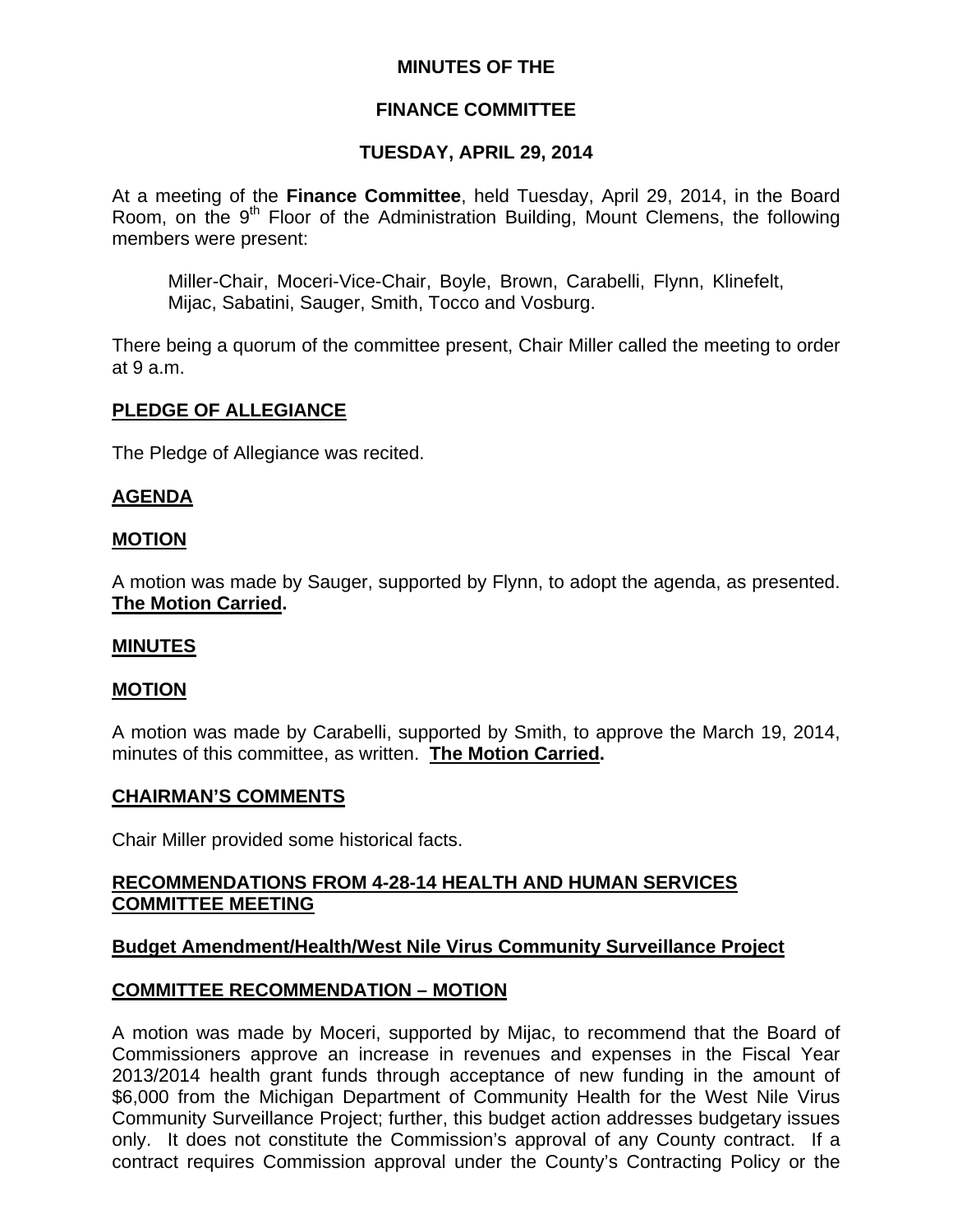County's Procurement Ordinance, such approval must be sought separately; further, a copy of this Board of Commissioners' action is directed to be delivered forthwith to the Office of the County Executive. **THE MOTION CARRIED.** 

# **Budget Amendment/Health/Animal Shelter/Petco Foundation Grant**

The following commissioners spoke: Klinefelt and Carabelli.

## **COMMITTEE RECOMMENDATION – MOTION**

A motion was made by Klinefelt, supported by Tocco, to recommend that the Board of Commissioners approve an increase in revenues and expenses in the 2014 calendar year grant fund by \$5,000 through acceptance of a grant from the Petco Foundation; further, this budget action addresses budgetary issues only. It does not constitute the Commission's approval of any County contract. If a contract requires Commission approval under the County's Contracting Policy or the County's Procurement Ordinance, such approval must be sought separately; further, a copy of this Board of Commissioners' action is directed to be delivered forthwith to the Office of the County Executive. **THE MOTION CARRIED.** 

#### **Budget Amendment/Health/Animal Shelter/Animal Welfare Grant**

## **COMMITTEE RECOMMENDATION – MOTION**

A motion was made by Sauger, supported by Tocco, to recommend that the Board of Commissioners approve an increase in revenues and expenses in the 2014 calendar year grant fund by \$10,000 through acceptance of a grant from the Michigan Department of Agriculture and Rural Development, Companion Animal Welfare Fund for Animal Shelter staff training; further, this budget action addresses budgetary issues only. It does not constitute the Commission's approval of any County contract. If a contract requires Commission approval under the County's Contracting Policy or the County's Procurement Ordinance, such approval must be sought separately; further, a copy of this Board of Commissioners' action is directed to be delivered forthwith to the Office of the County Executive. **THE MOTION CARRIED.** 

## **Budget Amendment/CSA/LCA Deliverable Fuel Grant**

## **COMMITTEE RECOMMENDATION – MOTION**

A motion was made by Carabelli, supported by Tocco, to recommend that the Board of Commissioners approve a budget adjustment to Community Services Agency's LCA Deliverable Fuel Grant in the amount of \$51,975; further, this budget action addresses budgetary issues only. It does not constitute the Commission's approval of any County contract. If a contract requires Commission approval under the County's Contracting Policy or the County's Procurement Ordinance, such approval must be sought separately; further, a copy of this Board of Commissioners' action is directed to be delivered forthwith to the Office of the County Executive. **THE MOTION CARRIED.**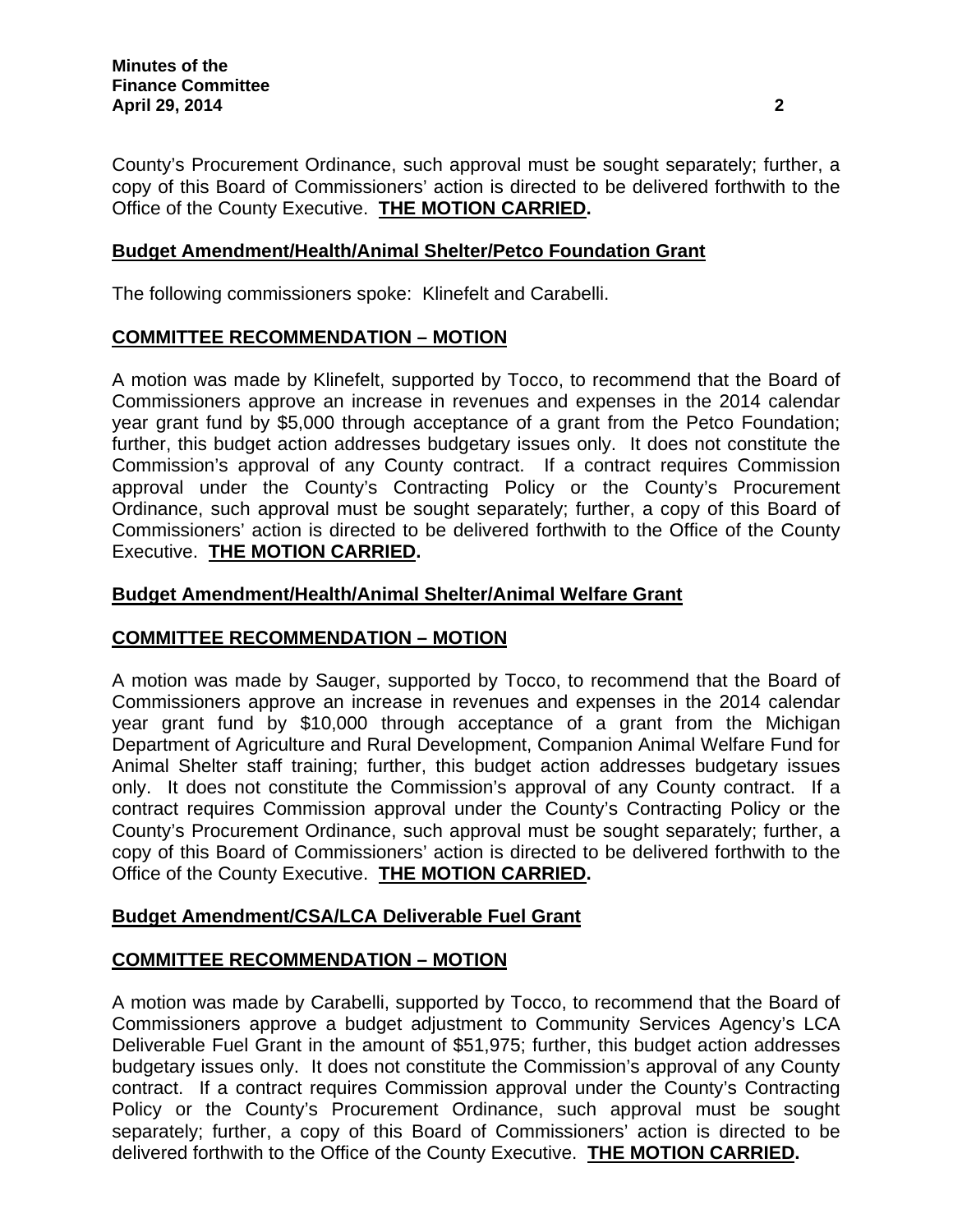# **CSA/2014-2018 Five-Year Consolidated and 2014 Annual Action Plans**

#### **COMMITTEE RECOMMENDATION – MOTION**

A motion was made by Tocco, supported by Moceri, to recommend that the Board of Commissioners approve the 2014-2018 Five-Year Consolidated and 2014 Annual Action Plans; further, a copy of this Board of Commissioners' action is directed to be delivered forthwith to the Office of the County Executive. **THE MOTION CARRIED.** 

#### **FIRST QUARTER DEPOSITORY RESOLUTION REPORT/TREASURER**

#### **MOTION**

A motion was made by Sabatini, supported by Vosburg, to receive and file the First Quarter Depository Resolution Report submitted by the Treasurer's Department. **The Motion Carried.** 

## **APPROVE 2014 EQUALIZATION REPORT**

#### **COMMITTEE RECOMMENDATION – MOTION**

A motion was made by Tocco, supported by Flynn, to recommend that the Board of Commissioners approve the 2014 Equalization Report recommendation as submitted by the Equalization Department; further, a copy of this Board of Commissioners' action is directed to be delivered forthwith to the Office of the County Executive.

Equalization Director Steve Mellen summarized the report.

The following commissioner spoke: Carabelli.

Chair Miller called for a vote on the motion and **THE MOTION CARRIED.**

## **RESPONSE TO RFI 02-25-14 GOP FREEDOM HILL FOLLOW-UP INFO OCE**

Finance Director Pete Provenzano summarized the responses provided to questions pertaining to parking and hall rental fees paid by Luna-Hillside, advertising revenue due and installation of a new sign.

The following commissioners spoke: Sauger, Miller, Flynn and Vosburg.

#### **MOTION**

A motion was made by Vosburg, supported by Tocco, to receive and file the information provided on RFI 02-25-14 GOP Freedom Hill Follow-Up. **The Motion Carried.**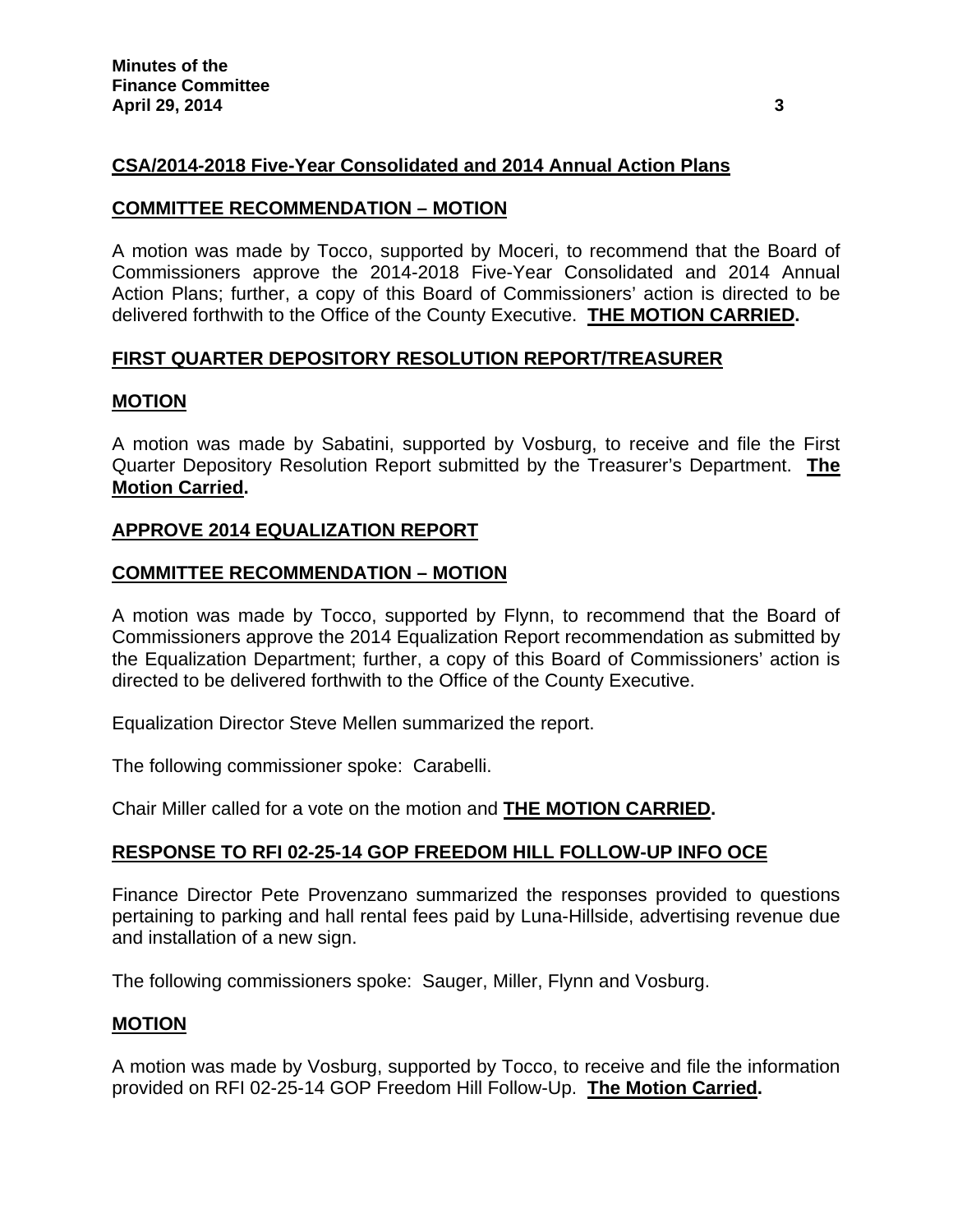# **APPROVE ONE-YEAR CONTRACT EXTENSION WITH TMR AND ASSOCIATES, THE CURRENT EMPLOYEE BENEFIT CONSULTANT AND BROKER/FINANCE**

### **COMMITTEE RECOMMENDATION – MOTION**

A motion was made by Sauger, supported by Boyle, to recommend that the Board of Commissioners approve a one-year extension with the current Employee Benefit Consultant and Broker – TMR and Associates, Inc.; further, a copy of this Board of Commissioners' action is directed to be delivered forthwith to the Office of the County Executive.

John Anderson, Risk Manager, gave an overview of the contract, outlining the scope of the work, and explained his recommendation for a contract extension.

The following commissioners spoke: Carabelli, Tocco, Sabatini, Sauger, Miller and Brown.

Chair Miller called for a vote on the motion and **THE MOTION CARRIED.**

#### **APPROVE MIDWEST EMPLOYER'S CASUALTY COMPANY AS MACOMB COUNTY'S EXCESS WORKERS' COMPENSATION INSURANCE PROVIDER/ FINANCE**

## **COMMITTEE RECOMMENDATION – MOTION**

A motion was made by Vosburg, supported by Sauger, to recommend that the Board of Commissioners approve the selection of Midwest Employer's Casualty Company as Macomb County's excess workers' compensation insurance provider; the contract amount is \$169,496 and this insurance policy will be effective 5/1/2014 through 4/30/2015; Midwest Employer's was the lowest price respondent; the actual physical insurance policy will be sent to Macomb County approximately three-four weeks after coverage is binded; further, a copy of this Board of Commissioners' action is directed to be delivered forthwith to the Office of the County Executive.

The following commissioners asked questions of Mr. Anderson and Steve Saph, Jr. of Nickel and Saph Insurance: Miller and Vosburg.

Chair Miller called for a vote on the motion and **THE MOTION CARRIED.**

## **APPROVE CONCENTRA MEDICAL CENTERS AS COUNTY'S PROVIDER OF OCCUPATIONAL HEALTH SERVICES/FINANCE**

#### **COMMITTEE RECOMMENDATION – MOTION**

A motion was made by Sauger, supported by Smith, to recommend that the Board of Commissioners approve the selection of Concentra Medical Centers as the County's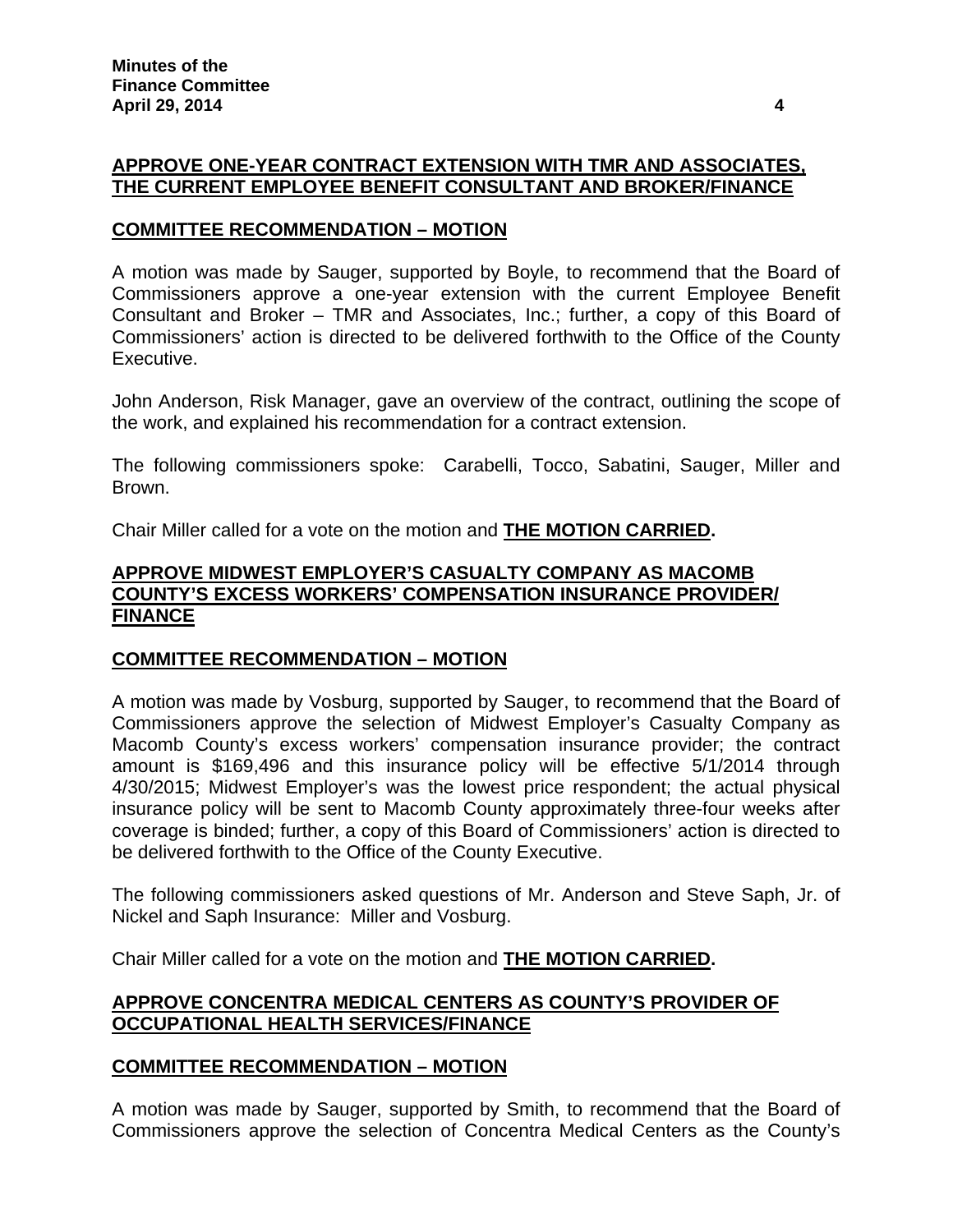provider of occupational health services; further, a copy of this Board of Commissioners' action is directed to be delivered forthwith to the Office of the County Executive.

John Anderson spoke about the deficiencies with the previous occupational health services provider and their attempts to get proper resolution. He said the consensus was to rebid this service. He provided an overview of the bid tabulations.

The following commissioners spoke: Miller, Vosburg, Carabelli and Flynn.

Chair Miller called for a vote on the motion and **THE MOTION CARRIED WITH CARABELLI AND VOSBURG VOTING "NO."** 

## **ADOPT ORDINANCE AMENDING SECTION 1.2 (APPLICABILITY) OF ORDINANCE NO. 2012-1 ENTITLED "AN ORDINANCE TO ESTABLISH COMPREHENSIVE POLICIES AND PROCEDURES GOVERNING THE AWARDINGOF MACOMB COUNTY CONTRACTS FOR THE PROCUREMENT OF SERVICES, SUPPLIES, MATERIALS AND EQUIPMENT"**

# **COMMITTEE RECOMMENDATION – MOTION**

A motion was made by Flynn, supported by Sauger, to recommend that the Board of Commissioners approve an ordinance amending Section 1.2 of Ordinance No. 2012-1 entitled "An Ordinance to Establish Comprehensive Policies and Procedures Governing the Awarding of Macomb County Contracts for the Procurement of Services, Supplies, Materials and Equipment"; further, a copy of this Board of Commissioners' action is directed to be delivered forthwith to the Office of the County Executive.

## **AMENDMENT**

A motion was made by Flynn, supported by Tocco, to amend the Ordinance and delete "the Macomb County Parks and Recreation Commission."

The following commissioners spoke: Flynn and Vosburg.

Chair Miller called for a vote on the amendment and **THE MOTION CARRIED.** 

Chair Miller called for a vote on the motion, as amended, and **THE MOTION CARRIED.** 

# **ADOPT RESOLUTION AMENDING SUBSECTION II.A.2 OF MACOMB COUNTY CONTRACTING POLICY (OFFERED BY BOARD CHAIR ON BEHALF OF BOARD)**

## **COMMITTEE RECOMMENDATION – MOTION**

A motion was made by Flynn, supported by Sauger, to recommend that the Board of Commissioners adopt a resolution amending Subsection II.A.2 of the Macomb County Contracting Policy.